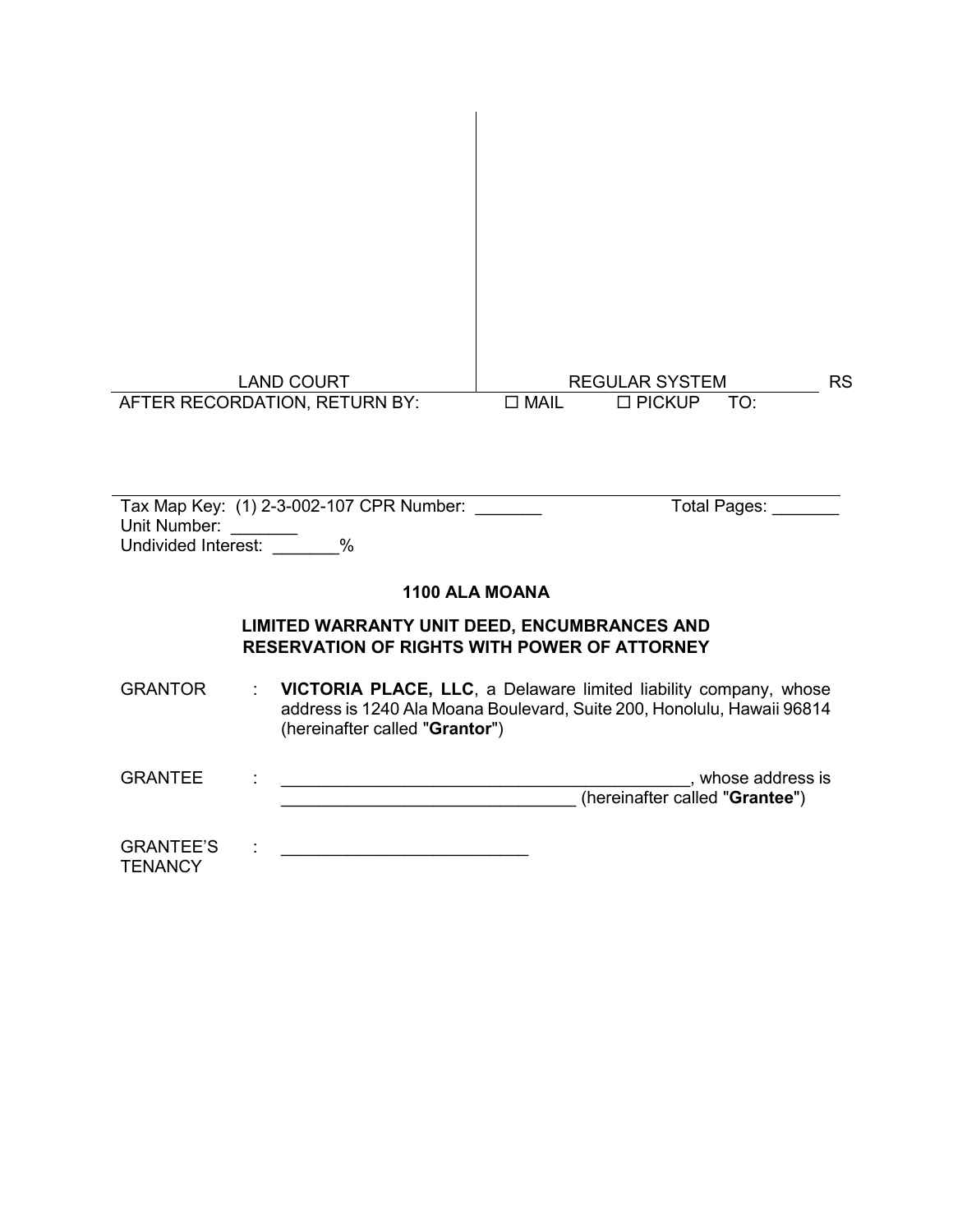That Grantor, in consideration of the sum of TEN AND NO/100 UNITED STATES DOLLARS (U.S. \$10.00) and other good and valuable consideration to Grantor paid by Grantee, receipt whereof is hereby acknowledged, and of the promises and covenants hereinafter set forth and on the part of Grantee to be faithfully observed and performed, does hereby grant, bargain, sell and convey unto Grantee the real property more particularly described in Exhibit "A" attached hereto and incorporated herein by this reference (the "**Property**"), and the reversions, remainders, rents, issues and profits thereof and all of the estate, title and interest of Grantor, both at law and in equity, therein and thereto.

The Property hereby conveyed comprises a portion of the 1100 ALA MOANA condominium project (the "**Project**"), as established by that certain Declaration of Condominium Property Regime of 1100 Ala Moana dated October 2, 2019, and recorded at the Bureau of Conveyances of the State of Hawaii (the "**Bureau**") as Document Nos. A-72400470A thru A-72400470C, as the same may be amended from time to time (the "**Declaration**"). The Project consists of those certain lands situate at Kukuluaeo, Honolulu, City and County of Honolulu, State of Hawaii, together with the improvements located thereon, as more particularly described in and subject to the Declaration.

**TO HAVE AND TO HOLD** the same unto Grantee in the above-described tenancy, in fee simple, absolutely and forever, subject to the covenants, conditions and restrictions contained in the Declaration, the Bylaws of the Association of Unit Owners of 1100 Ala Moana dated October 2, 2019, recorded at said Bureau as Document No. A-72400471A, as the same may be amended from time to time (the "**Bylaws**"), that certain Community Covenant for Ward Village dated September 13, 2013, recorded at said Bureau as Document No. A-50040794, as the same may be amended, supplemented and/or restated (the "**Master Declaration**"), and the Rules and Regulations of the Association of Unit Owners of Victoria Place (the "**House Rules**"), all of which are incorporated herein by reference and made a part hereof.

The Property shall at all times be used only for the purposes described in the Declaration.

Grantor hereby covenants and agrees with Grantee that Grantor is lawfully seized in fee simple of the Property and the rights granted, bargained, sold and conveyed as herein mentioned; and Grantor has good right to grant, bargain, sell and convey the same in the manner set forth herein; and that the same are free and clear of and from all encumbrances created or suffered by Grantor, except for the encumbrances set forth in said Exhibit "A", and except for the lien of real property taxes not yet by law required to be paid; and Grantor shall WARRANT AND DEFEND the same unto Grantee, forever, against the lawful claims and demands of all persons claiming through Grantor, except as herein set forth.

#### GRANTEE'S COVENANTS

In consideration of the foregoing conveyance, Grantee does hereby covenant and agree to and with Grantor and its successors and assigns, as follows:

A. Observance and Examination of Declaration, Bylaws, Master Declaration and Other Project Documents. Grantee hereby covenants and agrees, for the benefit of the Unit Owners from time to time of all other units in the Project, to at all times observe, perform, comply with and abide by all of the terms, covenants, conditions, agreements, obligations and restrictions set forth in the Declaration, the Bylaws, the Master Declaration and the House Rules, as any of the same exist or may hereafter be amended in accordance with law, and does hereby accept and approve the Declaration, the Bylaws, the Master Declaration, and the House Rules, and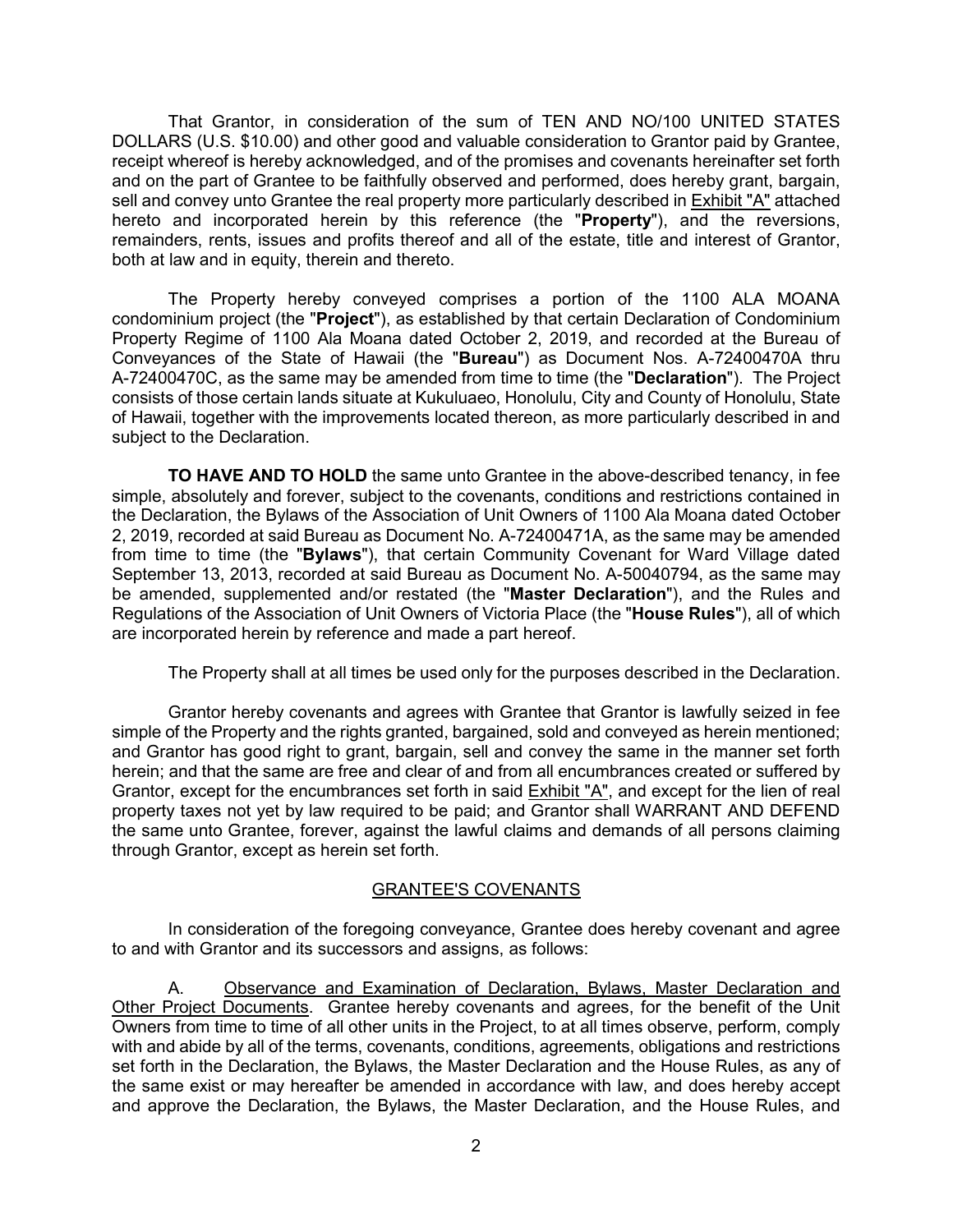Grantee will indemnify and save harmless Grantor for any failure to observe and perform any such terms, covenants, conditions, agreements, obligations and restrictions for so long as the Declaration, the Bylaws, the Master Declaration, and the House Rules exist and are in effect.

Grantee further acknowledges and agrees that Grantee has examined (or waived such examination), and has approved the following Project documents (and any and all supplements, addenda and amendments to said documents): the Declaration, the Bylaws, the Master Declaration, Condominium Map No. 6022 for the Project, as may be amended from time to time (the "**Condominium Map**"), the House Rules, the Project escrow agreement and the developer's public report with an effective date issued by the Real Estate Commission of the State of Hawaii for the Project. In addition, Grantee hereby agrees and acknowledges that each of the acknowledgments and agreements made by Grantee in the 1100 Ala Moana Purchase Agreement and Deposit Receipt covering the Property, including all supplements, addenda and amendments thereto, shall survive the recordation of this instrument.

B. Grantor's Reserved Rights; Power of Attorney. Grantee hereby acknowledges, consents to and agrees with those certain rights set forth in the Declaration, including, but not limited to, the rights set forth in Articles XIX through XXXIII thereof, the Bylaws, the Master Declaration, and the House Rules as being reserved unto Grantor for the periods described therein and agrees and consents to Grantor's exercise of such reserved rights in connection with the Project. Grantee hereby further consents to the recording of any and all documents necessary to effect Grantor's exercise of said reserved rights at said Bureau, including without limitation, any amendment or amendments of the Declaration, the Bylaws, the Condominium Map and the House Rules, as appropriate; agrees to execute, deliver and record such documents and instruments and do such other things as may be necessary or convenient to effect the same; and appoints Grantor and its assigns as Grantee's attorney-in-fact with full power of substitution to execute, deliver, and record such documents and instruments and to do such things on Grantee's behalf to effect such reserved rights, which grant of such power, being coupled with an interest, is irrevocable for the term of said reserved rights, and shall not be affected by the disability of such party or parties, and which means that the grant of such power will be binding upon any person or entity to which Grantee transfers the Property, and shall be deemed to be automatically granted anew by any such person or entity upon such transfer of any unit or any interest therein, whether by deed, mortgage, or any other instrument of conveyance. Grantee further acknowledges, consents and agrees that, notwithstanding anything stated herein to the contrary, pursuant to the Declaration, the rights reserved to Grantor in the Declaration shall be fully and freely assignable by Grantor in whole or in part. Without limitation to the generality of the rights reserved unto Grantor as set forth in the Declaration and as permitted by law, Grantor will have the right to execute, deliver and record any amendment to the Condominium Documents, any easement instrument, any deed, any amendment to a Deed, any assignment of rights or interest, or such other document, instrument or agreement that may be necessary or appropriate to permit Grantor to exercise its reserved rights pursuant to the provisions of the Declaration.

C. Binding Effect. The rights and obligations of Grantor and Grantee shall be binding upon and inure to the benefit of their respective estates, heirs, devisees, personal representatives, successors, successors-in-trust and assigns. All obligations undertaken by two (2) or more persons shall be deemed to be joint and several unless a contrary intention shall be clearly expressed elsewhere herein. Without limiting the generality of the foregoing, each and every acknowledgment, acceptance, appointment, agreement and covenant of Grantee herein shall run with the land and constitute an equitable servitude and lien, and is made by Grantee for Grantee and on behalf of Grantee's estate, heirs, devisees, personal representatives, successors, successors-in-trust and assigns. Each and every person hereafter acquiring from Grantee or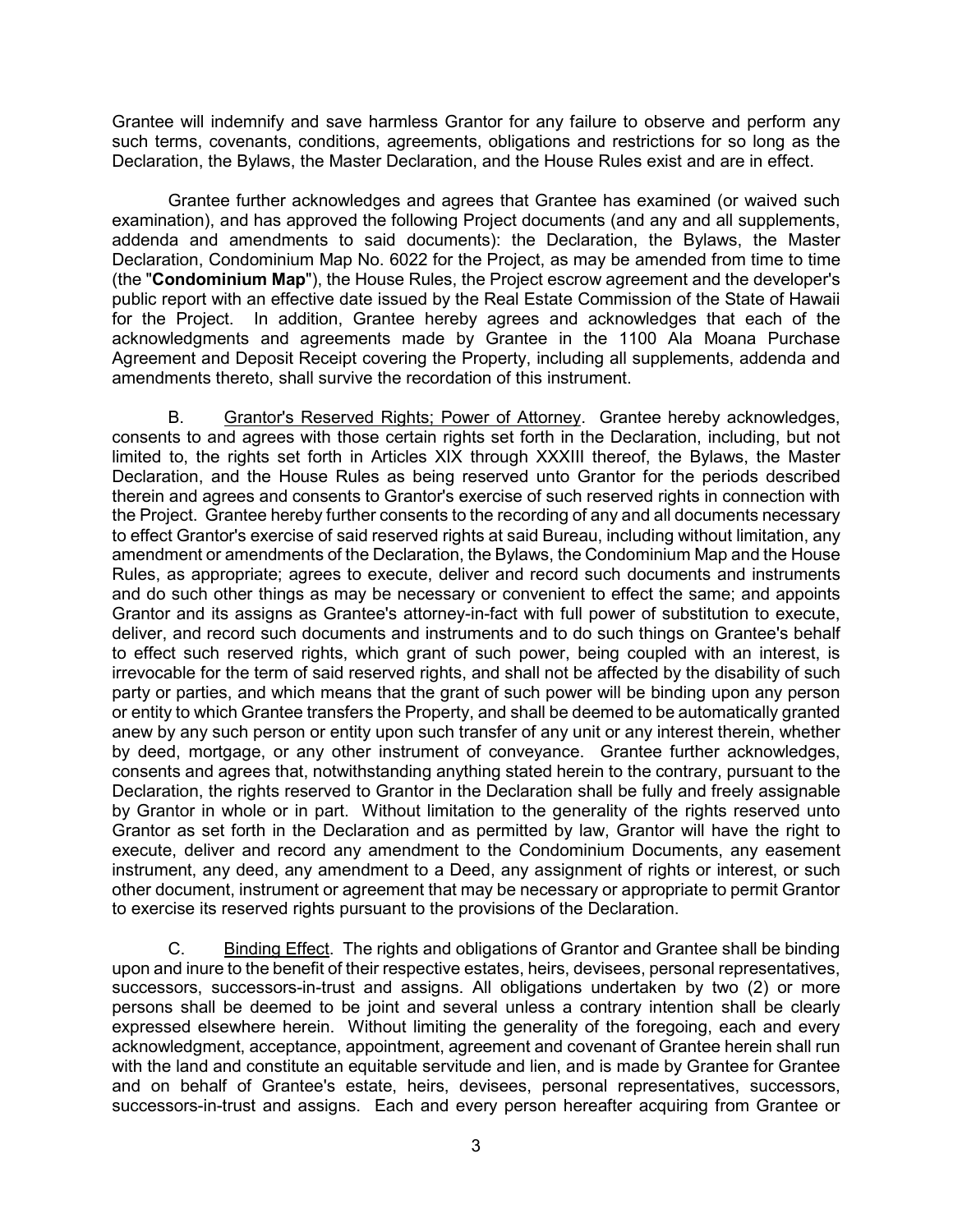Grantee's estate, heirs, devisees, personal representatives, successors, successors-in-trust or assigns, an interest in the Property hereby conveyed, by such acquisition, makes said acknowledgments, acceptances, appointments, agreements and covenants for such person and for such person's estate, heirs, devisees, personal representatives, successors, successors-intrust and assigns.

The conveyance herein set forth and the warranties of Grantor concerning the same are expressly declared to be in favor of Grantee, Grantee's heirs, devisees, personal representatives, successors, successors-in-trust and assigns.

D. Severability. In the event that any provision of this instrument is illegal, void or unenforceable for any reason, the remaining terms of this instrument shall remain in full force and effect.

E. "Grantor" and "Grantee". The terms "Grantor" and "Grantee" as and when used herein or any pronouns used in place thereof, shall mean and include the masculine, feminine and neuter, the singular and plural number, individuals, trustees, partnerships, companies or corporations, and each of their respective heirs, devisees, personal representatives, successors, successors-in-trust and assigns, according to the context thereof. All capitalized terms not defined herein shall have the meanings ascribed to such terms in the Declaration.

F. Counterparts. Grantor and Grantee agree that this instrument may be executed in counterparts, each of which shall be deemed an original, and said counterparts shall together constitute one and the same instrument, binding upon all of the parties hereto, notwithstanding that all of the parties are not signatories to the original or the same counterparts. For all purposes, including, without limitation, recordation, filing and delivery of this instrument, duplicate, unexecuted and unacknowledged pages of the counterparts may be discarded and the remaining pages assembled as one document.

*(The remainder of this page is intentionally left blank. Signature pages to follow.)*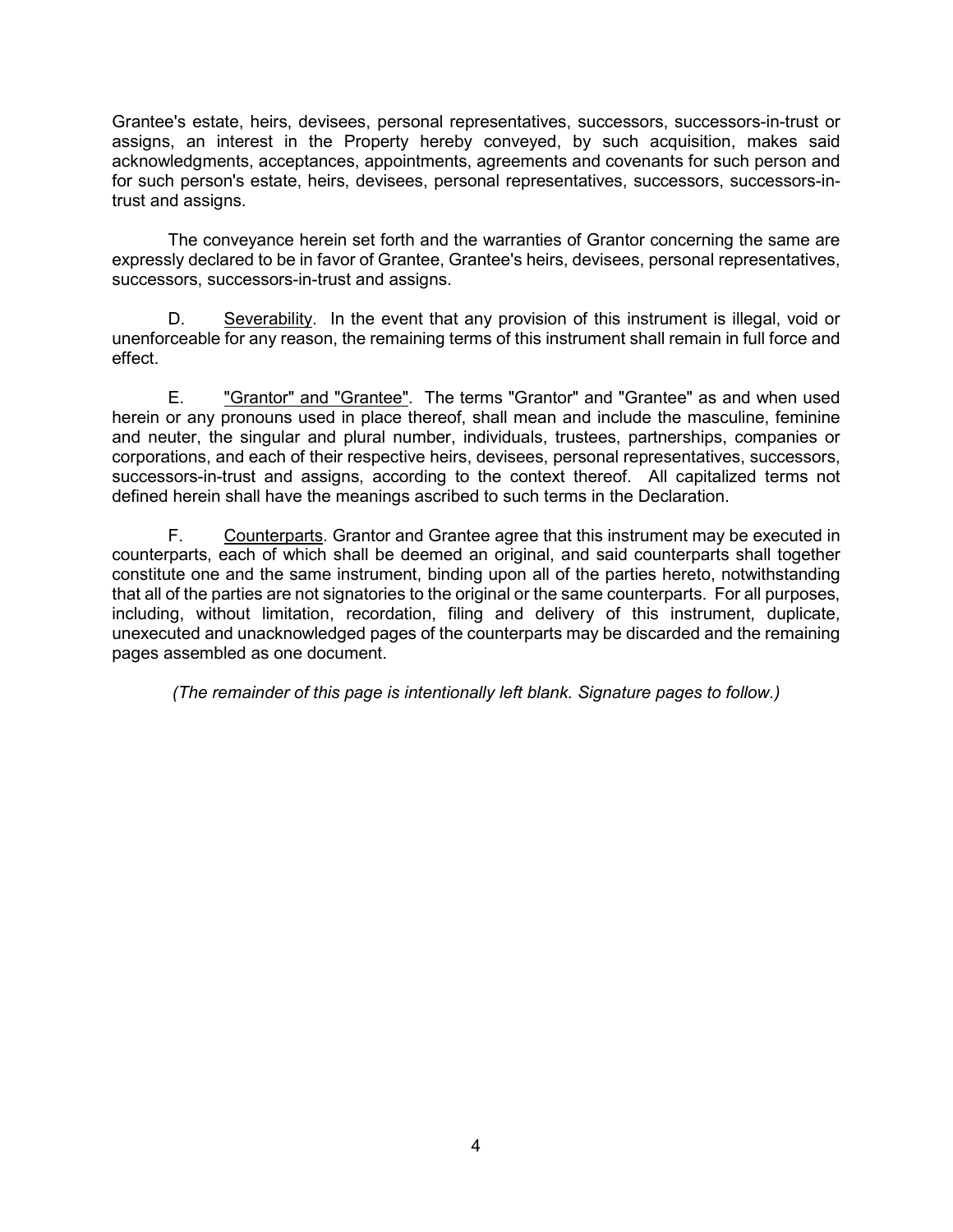IN WITNESS WHEREOF, Grantor and Grantee have executed this instrument as of the \_\_\_\_\_ day of \_\_\_\_\_\_\_\_\_\_, 20\_\_\_\_.

> VICTORIA PLACE, LLC, a Delaware limited liability company

By \_\_\_\_\_\_\_\_\_\_\_\_\_\_\_\_\_\_\_\_\_\_\_\_\_\_\_\_\_

Name \_\_\_\_\_\_\_\_\_\_\_\_\_\_\_\_\_\_\_\_\_\_\_\_\_\_\_\_  $Its \_\_$ 

"GRANTOR"

| <b>STATE OF HAWAII</b> |       |
|------------------------|-------|
|                        | ) SS. |

CITY & COUNTY OF HONOLULU )

|                               | On this day of the Section 1900 to the First Judicial Circuit, State of                       |
|-------------------------------|-----------------------------------------------------------------------------------------------|
|                               | Hawaii, before me personally appeared <b>Exercise 2</b> and the set of the known or proved    |
|                               | to me on the basis of satisfactory evidence to be the person whose name is subscribed to this |
|                               | instrument, who, being by me duly sworn or affirmed, did say that such person executed the    |
|                               | foregoing instrument identified or described as, LIMITED WARRANTY UNIT DEED,                  |
|                               | <b>ENCUMBRANCES AND RESERVATION OF RIGHTS WITH POWER OF ATTORNEY, as the</b>                  |
|                               | free act and deed of such person, and if applicable, in the capacity shown, having been duly  |
|                               | authorized to execute such instrument in such capacity. The foregoing instrument is dated     |
|                               | and contained page(s) (including Exhibit A), at the time of this                              |
| acknowledgment/certification. |                                                                                               |

Print Name of Notary Public Notary Public, State of Hawaii My commission expires

Signature of Notary Public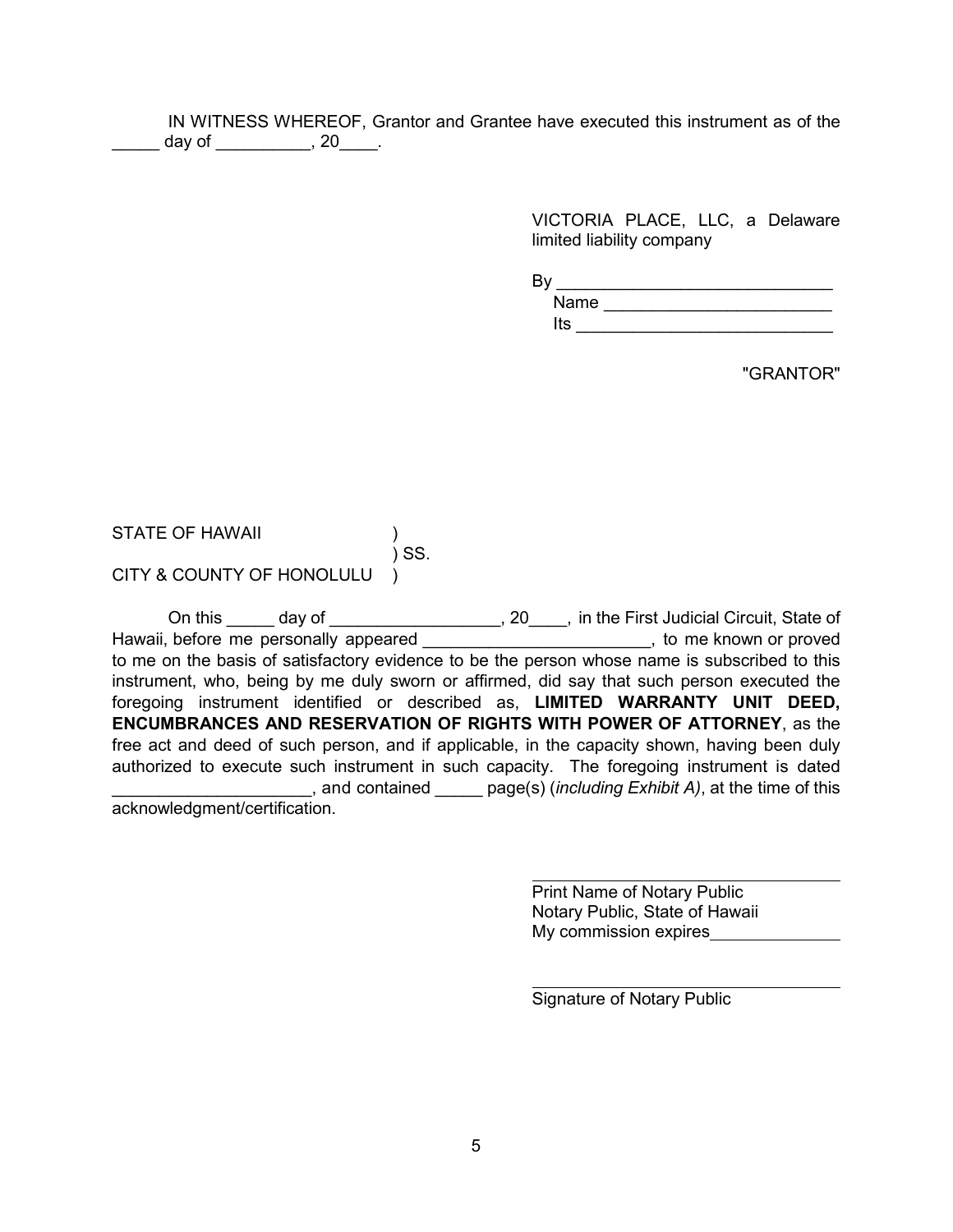Print Name:

 $\overline{\phantom{a}}$  , and the set of the set of the set of the set of the set of the set of the set of the set of the set of the set of the set of the set of the set of the set of the set of the set of the set of the set of the s

### "GRANTEE"

STATE OF HAWAII (1997) ) SS. CITY & COUNTY OF HONOLULU )

On this day of \_\_\_\_\_\_\_\_\_\_\_\_\_\_\_\_\_, 20\_\_\_, in the First Judicial Circuit, State of Hawaii, before me personally appeared «Grantee1», to me known or proved to me on the basis of satisfactory evidence to be the person whose name is subscribed to this instrument, who, being by me duly sworn or affirmed, did say that such person executed the foregoing instrument identified or described as, **LIMITED WARRANTY UNIT DEED, ENCUMBRANCES AND RESERVATION OF RIGHTS WITH POWER OF ATTORNEY**, as the free act and deed of such person, and if applicable, in the capacity shown, having been duly authorized to execute such instrument in such capacity. The foregoing instrument is dated \_\_\_\_\_\_\_\_\_\_\_\_\_\_\_\_\_\_, and contained \_\_\_\_\_ page(s) (*including Exhibit A)*, at the time of this acknowledgment/certification.

> Print Name of Notary Public Notary Public, State of Hawaii My commission expires

Signature of Notary Public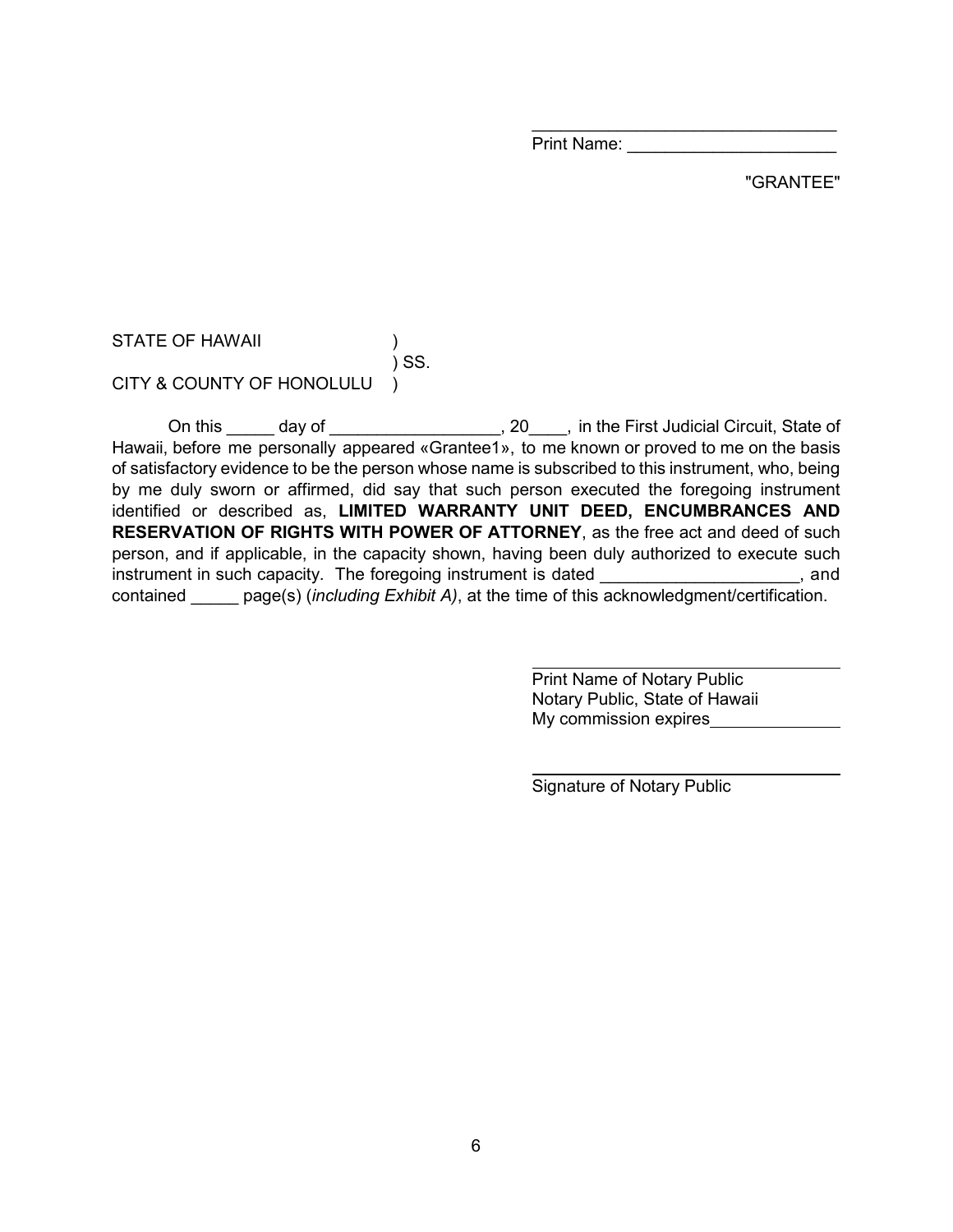# **EXHIBIT "A"**

## **-FIRST:-**

Unit No. \_\_\_\_\_\_\_ (the "**Unit**") located in that certain condominium project known as, "1100 ALA MOANA" (the "**Project**"), as described in that certain Declaration of Condominium Property Regime of 1100 Ala Moana dated October 2, 2019, recorded in the Bureau of Conveyances of the State of Hawaii as Document Nos. A-72400470A thru A-72400470C, as the same may be amended from time to time (the "**Declaration**"), and shown on the plans thereof filed in said Bureau of Conveyances as Condominium Map No. 6022, and any amendments thereto (the "**Condominium Map**").

TOGETHER WITH those easements appurtenant to the Unit as set forth in the Declaration, which may include the following:

- (A) Exclusive easements in the Limited Common Elements of the Project which are described in the Declaration as being appurtenant to the Unit.
- (B) Nonexclusive easements in the Common Elements, including the Limited Common Elements, designed for such purposes as ingress to, egress from, utility services for, and support, maintenance, and repair of the Unit; in the other Common Elements for use according to their respective purposes, subject always to the exclusive use of the Limited Common Elements as provided in the Declaration; and in the other Units in the building in which the Unit is located for support; subject to the provisions of Section 514B-38 of the Act.
- (C) If any part of the Common Elements now or hereafter encroaches upon any Unit or Limited Common Element, or if any Unit encroaches upon the Common Elements or upon any other Unit, a valid easement for such encroachment and the maintenance thereof, so long as it continues, shall exist. In the event that a Unit shall be partially or totally destroyed and then rebuilt, or in the event of any shifting, settlement, or movement of any part of the Project, encroachments of any part of the Common Elements, Units or Limited Common Elements due to such construction, shifting, settlement, or movement shall be permitted, and valid easements for such encroachments and the maintenance thereof shall exist for so long as such encroachment continues.

EXCEPTING AND RESERVING AND SUBJECT TO all easements as provided in the Declaration.

## **-SECOND:-**

An undivided  $\%$  interest in all Common Elements of the Project as established by the Declaration, including the land described in the Declaration, or such other interest as hereafter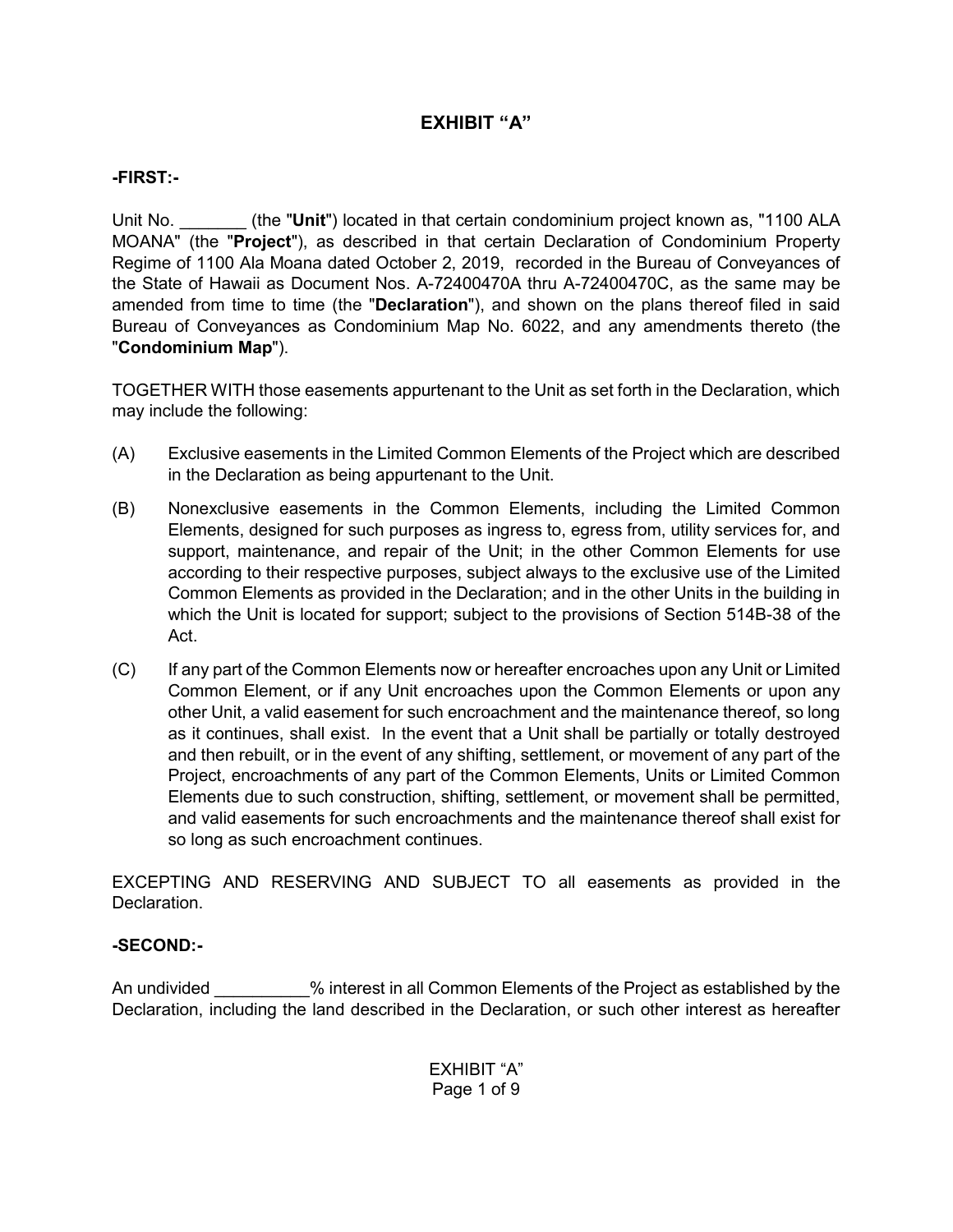established for the Unit by any amendment of the Declaration, as tenant in common with the holders of other undivided interests in and to said Common Elements.

ALL TOGETHER WITH AND SUBJECT TO, as to FIRST and SECOND, the covenants, agreements, easements, obligations, conditions, exceptions, reservations and other matters and provisions of the Master Declaration, the Declaration and the Bylaws, all of which are incorporated herein by this reference and which constitute and shall constitute covenants running with the land, equitable servitudes and liens to the extent set forth therein and provided by law, and which are hereby accepted by Grantee as binding and to be binding on Grantee, and Grantee's successors and assigns.

The land upon which the Project is located is more particularly described as follows:

All of that certain parcel of land (being a portion of Lot 39, Block 1 of Land Court Consolidation No. 53 of Victoria Ward, Limited, having been deregistered and recorded in the Bureau of Conveyances of the State of Hawaii as Document No. A-46240638) situate at Kaakaukukui, Kewalo and Kukuluaeo, Honolulu, City and County of Honolulu, State of Hawaii, being LOT 39- G, as referenced on Subdivision Map approved by the Department of Planning and Permitting, City and County of Honolulu, on October 16, 2020, DPP File No. 2020/SUB-92, same being a portion of consolidation of Lots 39-A, 39-B, 39-C and 39-D of File No. 2014/SUB-79, thus bounded and described as per survey dated October 22, 2020:

Beginning at the north corner of this parcel, also being the east corner of Lot 39-F, as shown on DPP File No. 2020/SUB-92, and the south side of Auahi Street, the coordinates of said point of beginning referred to Government Survey Triangulation Station "PUNCHBOWL" being 6,329.92 feet south and 2,095.20 feet west, and running by azimuths measured clockwise from true South:

| 1. | $302^\circ$ | 55' | 420.17 | feet along the south side of Auahi Street;                                                                                                                                                       |
|----|-------------|-----|--------|--------------------------------------------------------------------------------------------------------------------------------------------------------------------------------------------------|
| 2. | $32^\circ$  | 55' | 250.00 | feet along Lot 32, Map 2, of Land Court Consolidation<br>53, being portion of R.P. 1944 to E. W. Clark on L.C. Aw.<br>387 to the American Board of Commissioners for<br>Foreign Missions;        |
| 3. | $122^\circ$ | 55' | 318.05 | feet along the north side of Ala Moana Boulevard;                                                                                                                                                |
| 4. | $212^\circ$ | 55' | 14.70  | feet along Lot 39-F as shown on DPP File No.<br>2020/SUB-92, being portion of R.P. 1944 to E. W. Clark<br>on L.C. Aw. 387 to the American Board of<br><b>Commissioners for Foreign Missions;</b> |

5. Thence, along same, on a curve to the right with a radius of 50.00 feet, the chord azimuth and distance being: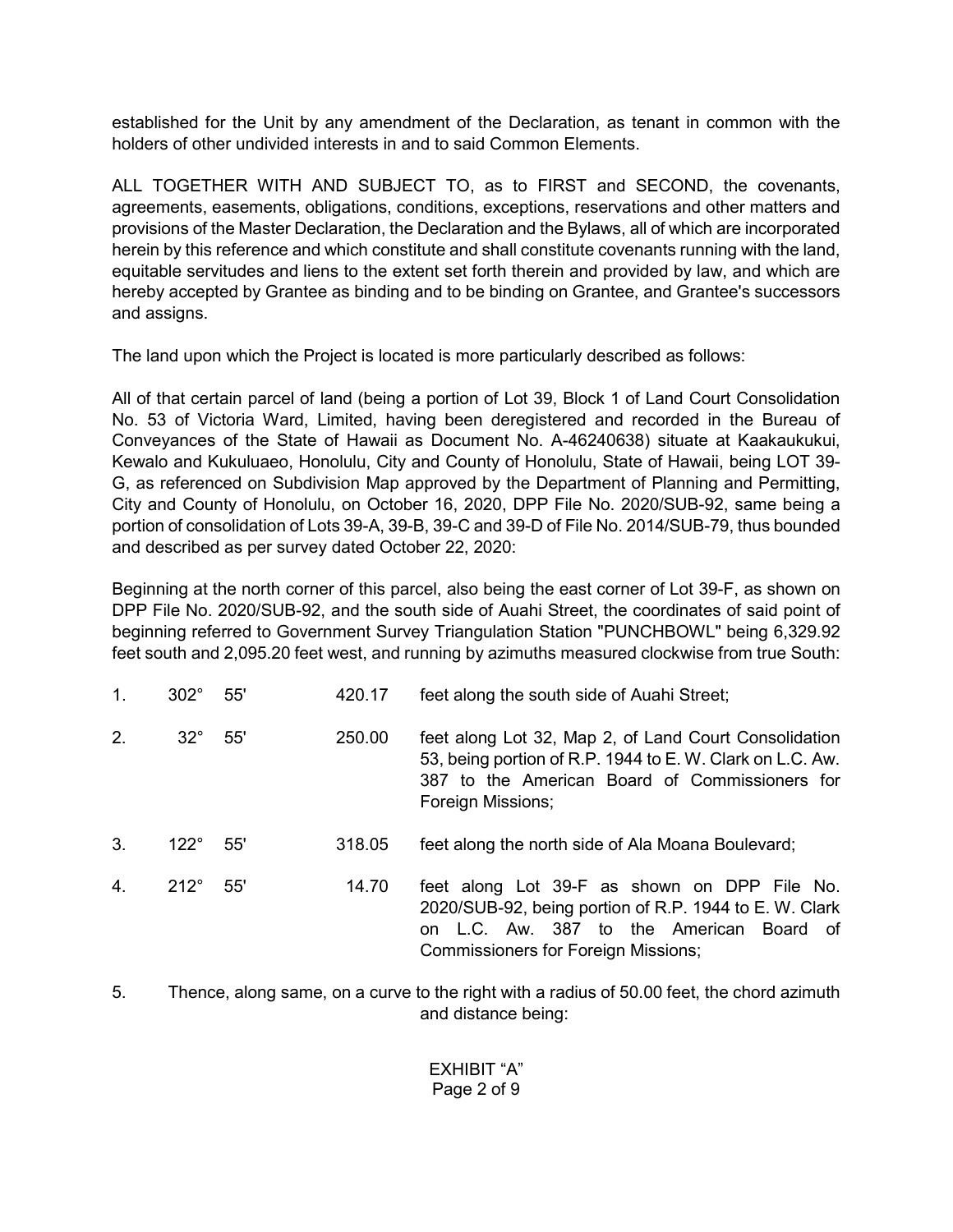148° 38' 38" 43.41 feet;

6. Thence, along same, on a curve to the left with a radius of 27.00 feet, the chord azimuth and distance being:

|    |                      | $131^{\circ}$ 18' 32" | 36.87  | feet:                                                                                                          |
|----|----------------------|-----------------------|--------|----------------------------------------------------------------------------------------------------------------|
|    | $7. 212^{\circ} 55'$ |                       | 29.28  | feet along same;                                                                                               |
| 8. | $122^{\circ}$ 55'    |                       | 26.52  | feet along same;                                                                                               |
| 9. | $212^\circ$ 55'      |                       | 181.79 | feet along the same, to the point of beginning and<br>containing an area of 100,927 square feet, more or less. |

TOGETHER WITH (i) a non-exclusive right and easement on, over, and across the land of the 1118 Ala Moana condominium project ("**1118 Project**"), including the Emergency Pedestrian Easement Area, being more particularly described in Exhibit "A" attached thereto, for construction and maintenance purposes, and for non-exclusive use of said Emergency Pedestrian Easement Area as an emergency egress path for pedestrians to access Ala Moana Boulevard from the 1100 Ala Moana condominium project ("**1100 Project**"); (ii) a non-exclusive easement on, over and across the land of the 1118 Project, including the Loading Access Easement Area, being more particularly described in Exhibit "B" attached thereto, for non-exclusive use of said area by vehicles for ingress, egress, loading, unloading, and turnaround purposes, all as more particularly described in, and as granted by, that certain GRANT OF EASEMENTS dated May 24, 2016, recorded in said Bureau as Document No. A-59910926, as amended by that certain AMENDED TO GRANT OF EASEMENTS dated June 11, 2021, recorded in said Bureau as Document No. A-78380178; and subject to the terms and provisions contained therein.

Said above described parcel of land having been acquired as follows:

- 1. By 1100 ALA MOANA, LLC, a Delaware limited liability company, by DEED WITH RESERVATION OF EASEMENTS AND OTHER RIGHTS of VICTORIA WARD LIMITED, a Delaware corporation, dated May 14, 2015, recorded in said Bureau as Document No. A-56120597.
- 2. By VICTORIA PLACE, LLC, a Delaware limited liability company, by DEED WITH RESERVATION OF EASEMENTS AND OTHER RIGHTS of VICTORIA WARD, LIMITED, a Delaware corporation, dated December 11, 2020, recorded in said Bureau as Document Nos. A-76550300A thru A-76550300C.

-Note:- The change of name of 1100 ALA MOANA, LLC to VICTORIA PLACE, LLC, in the State of Delaware on June 19, 2019.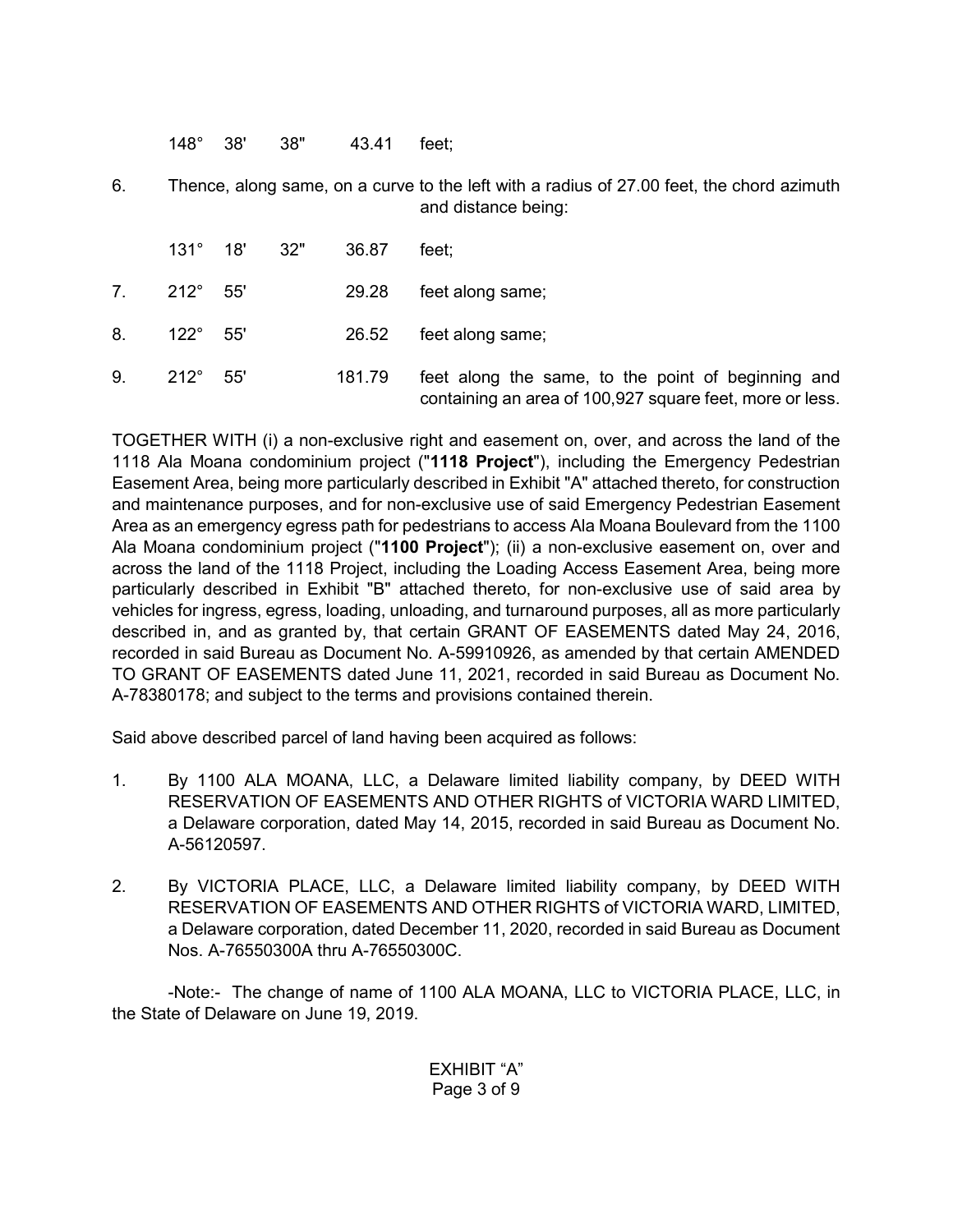TOGETHER ALSO WITH an access easement for ingress and egress over, across, under and through the Victoria Ward Park Makai Tract, together with a right of entry thereon for the purpose of developing, constructing and installing all improvements necessary to complete the Makai Park, as more particularly described in, and as granted by, that certain GRANT OF ACCESS EASEMENT AND RIGHT OF ENTRY FOR CONSTRUCTION dated March 12, 2021, recorded in said Bureau as Document No. A-77480189; and subject to the terms and provisions contained therein.

SUBJECT, HOWEVER, to the following:

- 1. Real Property Taxes, if any, that may be due and owing.
- 2. Mineral and water rights of any nature.
- 3. Easement for concrete drain in favor of Victoria Ward, widow, her heirs and assigns, as reserved in DEED dated February 24, 1931, filed as Land Court Document No. 23617, recorded in Liber 1106 at Page 108.

-Note:- Cancellation of a portion of concrete drain by map prepared by Rico D. Erolin, Land Surveyor with Controlpoint Surveying, Inc., dated September 15, 2020, and approved by the Department of Planning and Permitting on October 16, 2020, 2020/SUB-92.

4. The terms and provisions contained in the following:

| INSTRUMENT : VICTORIA WARD, LIMITED, MASTER PLAN PERMIT |                                  |  |  |  |
|---------------------------------------------------------|----------------------------------|--|--|--|
|                                                         | MEMORANDUM OF DECISION AND ORDER |  |  |  |

| <b>DATED</b><br><b>FILED</b><br><b>RECORDED</b><br><b>PARTIES</b> | May 29, 2009<br>Land Court Document No. 3869623<br>Document No. 2009-093051<br>VICTORIA WARD, LIMITED, a Delaware corporation ("VWL"),<br>BANK OF HAWAII, a Hawaii corporation, as trustee under (a) that<br>certain Land Trust Agreement and Conveyance dated October 21,<br>2004 (Trust No. 89433) and filed as Land Court Document No.<br>3188119, and (b) that certain Land Trust Agreement and<br>Conveyance dated October 21, 2004 (Trust No. 89434) and filed as<br>Land Court Document No. 3188118 (collectively, "Bank of Hawaii<br>Trust"), FIRST HAWAIIAN BANK, a Hawaii corporation, as trustee<br>under (a) that certain unrecorded Land Trust Agreement dated<br>September 20, 2006 (Trust No. FHB-TRES 200601), and (b) that |
|-------------------------------------------------------------------|---------------------------------------------------------------------------------------------------------------------------------------------------------------------------------------------------------------------------------------------------------------------------------------------------------------------------------------------------------------------------------------------------------------------------------------------------------------------------------------------------------------------------------------------------------------------------------------------------------------------------------------------------------------------------------------------------------------------------------------------|
|                                                                   | certain unrecorded Land Trust Agreement dated September 20,                                                                                                                                                                                                                                                                                                                                                                                                                                                                                                                                                                                                                                                                                 |

EXHIBIT "A" Page 4 of 9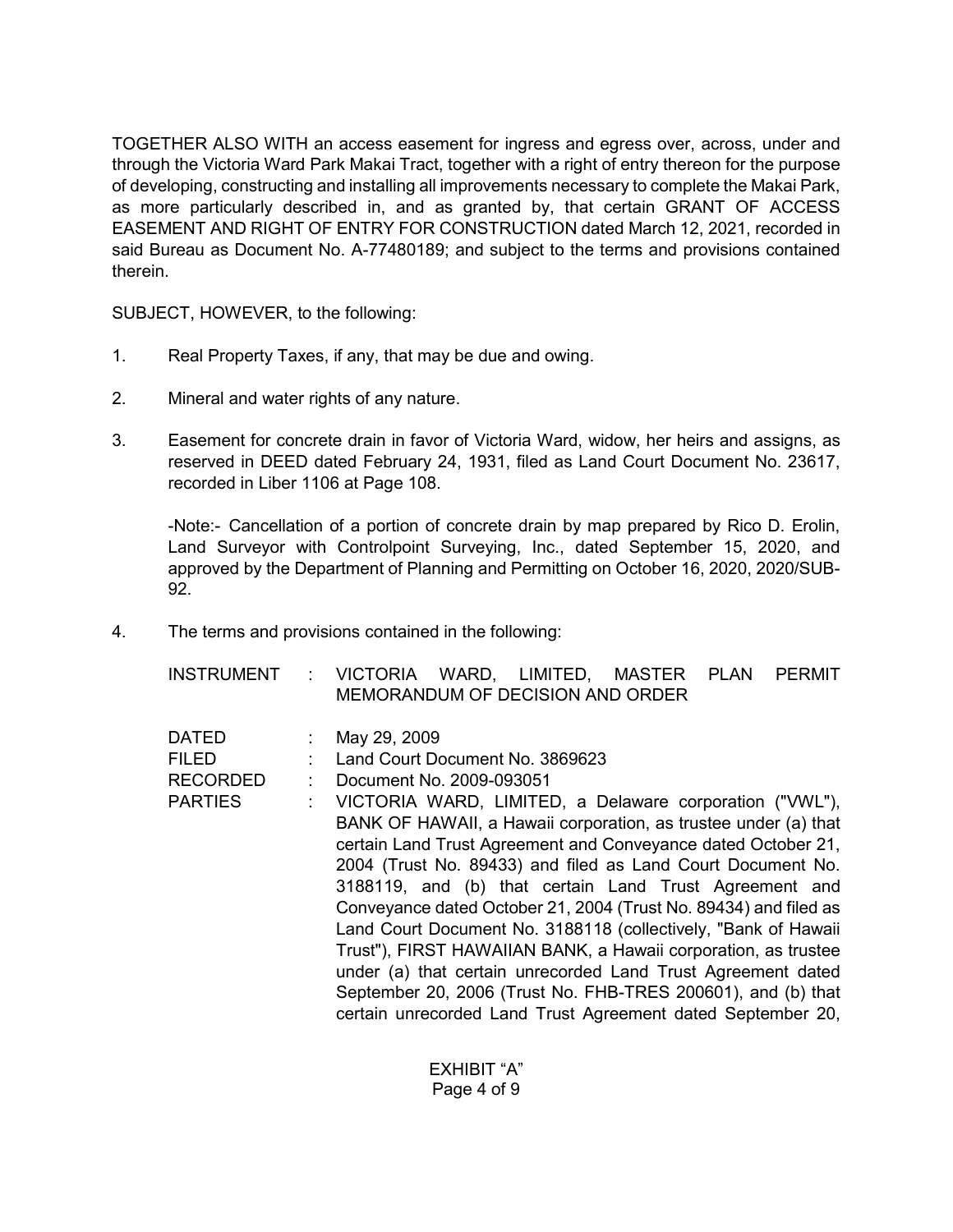2006 (Trust No. FHB-TRES 200602) (collectively, "First Hawaiian Bank Trust"), and the HAWAII COMMUNITY DEVELOPMENT AUTHORITY, a body corporate and a public instrumentality of the State of Hawaii ("Authority")

5. The terms and provisions contained in the following:

INSTRUMENT : MEMORANDUM OF MASTER PLAN DEVELOPMENT AGREEMENT FOR THE WARD NEIGHBORHOOD MASTER PLAN

DATED : December 30, 2010

FILED : Land Court Document No. 4036891

- RECORDED : Document No. 2011-004171
- PARTIES : VICTORIA WARD, LIMITED, a Delaware corporation ("VWL"), BANK OF HAWAII, a Hawaii corporation, as trustee under (a) that certain Land Trust Agreement and Conveyance dated October 21, 2004 (Trust No. 89433) and filed as Land Court Document No. 3188119, and (b) that certain Land Trust Agreement and Conveyance dated October 21, 2004 (Trust No. 89434) and filed as Land Court Document No. 3188118 (collectively, "Bank of Hawaii Trust"), FIRST HAWAIIAN BANK, a Hawaii corporation, as trustee under (a) that certain unrecorded Land Trust Agreement dated September 20, 2006 (Trust No. FHB-TRES 200601), and (b) that certain unrecorded Land Trust Agreement dated September 20, 2006 (Trust No. FHB-TRES 200602) (collectively, "First Hawaiian Bank Trust"), and the HAWAII COMMUNITY DEVELOPMENT AUTHORITY, a body corporate and a public instrumentality of the State of Hawaii, "HCDA"
	- RE : unrecorded Master Plan Development Agreement executed on December 30, 2010, by VWL, the Bank of Hawaii Trust, the First Hawaiian Bank Trust, and HCDA
- 6. The terms and provisions contained in the following:

INSTRUMENT : JOINT DEVELOPMENT AGREEMENT FOR LAND BLOCK 2 OF THE WARD MASTER PLAN

DATED : February 26, 2014

RECORDED : Document No. A-51900683

PARTIES : VICTORIA WARD, LIMITED, a Delaware corporation, "VWL", and FIRST HAWAIIAN BANK, a Hawaii corporation, Trustee under that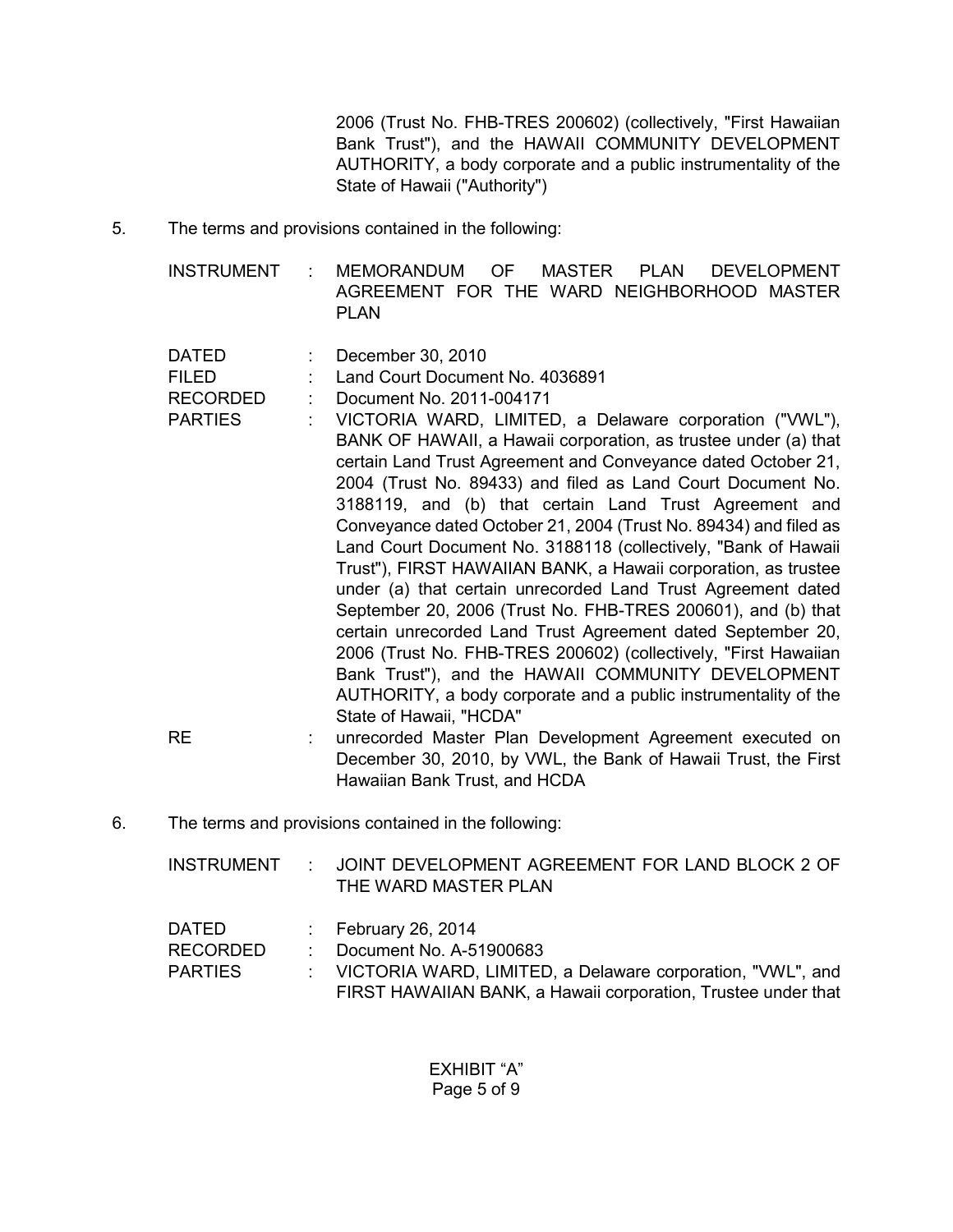certain unrecorded Land Trust Agreement No. FHB-TRES 200601, dated September 20, 2006, "FHB Land Trust"

7. The terms and provisions contained in the following:

INSTRUMENT : COMMUNITY COVENANT FOR WARD VILLAGE DATED : September 13, 2013 RECORDED : Document No. A-50040794

The foregoing includes, but is not limited to, matters relating to (i) assessment liens which may be superior to certain mortgages; (ii) the By-Laws of Ward Village Owners Association; and (iii) reciprocal appurtenant easements for encroachments and easements for drainage of water runoff, said easements being more particularly described therein.

SUPPLEMENT TO COMMUNITY COVENANT FOR WARD VILLAGE dated May 7, 2015, recorded as Document No. A-56050804, submitting Lot 39-D to the terms of the Community Covenant.

SUPPLEMENT TO COMMUNITY COVENANT FOR WARD VILLAGE dated December 11, 2020, recorded as Document No. A-76550299, submitting Lot 39-G to the terms of the Community Covenant.

8. The terms and provisions contained in the following:

INSTRUMENT : DEED WITH RESERVATION OF EASEMENTS AND OTHER RIGHTS

DATED : May 14, 2015 RECORDED : Document No. A-56120597

The foregoing includes, but is not limited to, matters relating to (i) reservations in favor of VICTORIA WARD, LIMITED, a Delaware corporation, its successors and assigns, of all rights and easements granted or reserved to said VICTORIA WARD, LIMITED under the Coordinated Development Instruments more particularly defined therein and also listed in Exhibit "B" attached thereto, and (ii) reservations in favor of said VICTORIA WARD, LIMITED, its successors and assigns, of the Development Related Rights more particularly defined therein.

9. Archeological findings mentioned in instrument dated May 5, 2015, recorded as Document No. A-56180809, as amended.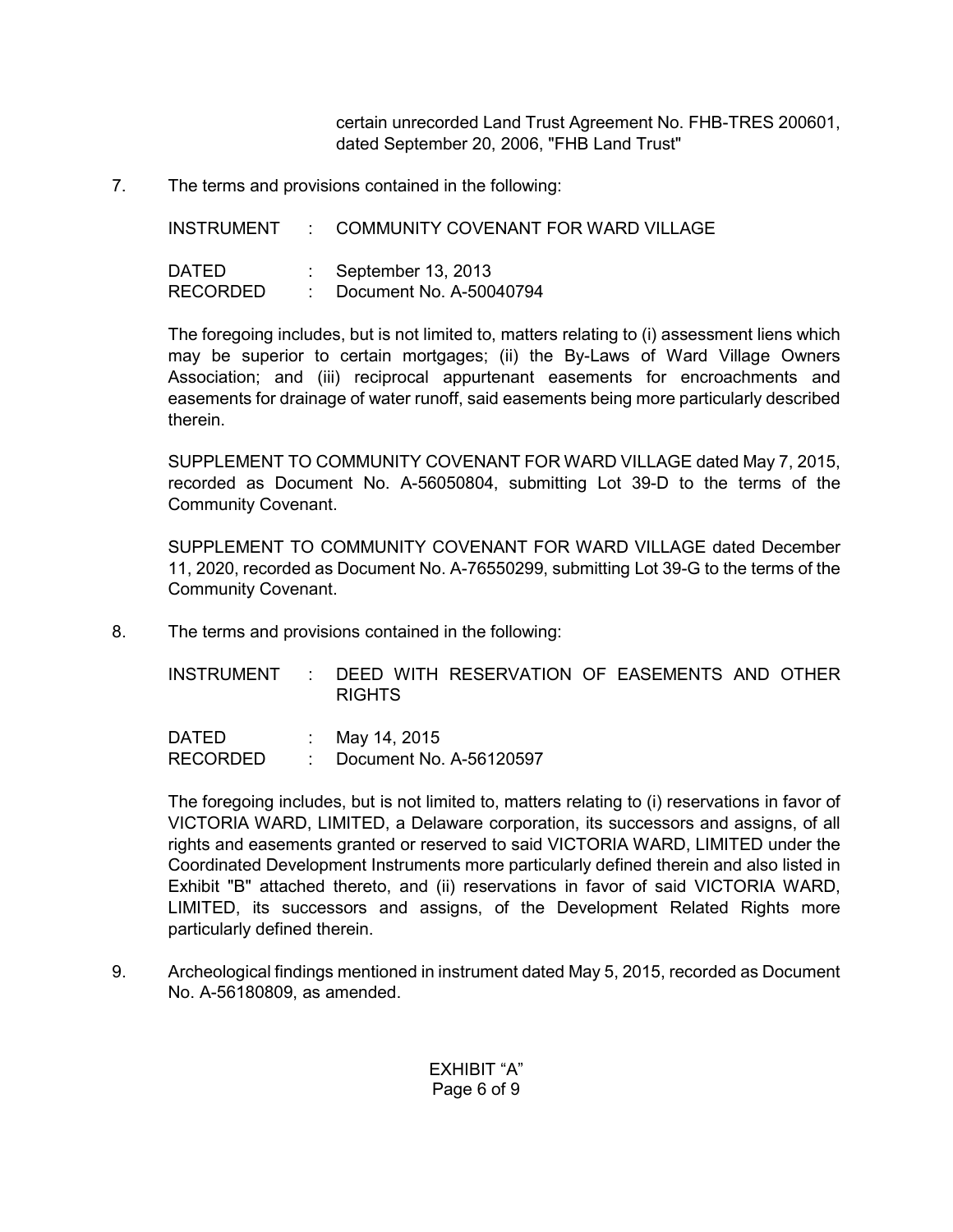- 10. Designation of Easement "P-1" for pedestrian purposes, as shown on map prepared by Lance T. Stevens, Licensed Professional Land Surveyor with Controlpoint Surveying, Inc., approved by the Department of Planning and Permitting, City and County of Honolulu, dated August 11, 2015 (File No. 2015/SUB-151), approved on October 23, 2015.
- 11. The terms and provisions contained in the following:

INSTRUMENT : GRANT OF EASEMENTS DATED : May 24, 2016 RECORDED : Document No. A-59910926

AMENDMENT TO GRANT OF EASEMENTS dated June 11, 2021, recorded as Document No. A-78380178.

12. Matters arising from the descriptions of the easements set forth in GRANT OF EASEMENTS, dated May 24, 2016, recorded as Document No. A-59910926, referred to in Schedule C that preclude the location of the boundaries of the (i) non-exclusive right and easement on, over, and across the land of the 1118 Project, including the Emergency Pedestrian Easement Area, being more particularly described in Exhibit "A" attached thereto, for construction and maintenance purposes, and for non-exclusive use of said Emergency Pedestrian Easement Area as an emergency egress path for pedestrians to access Ala Moana Boulevard from the 1100 Project; (ii) non-exclusive easement on, over and across the land of the 1118 Project, including the Loading Access Easement Area, being more particularly described in Exhibit "B" attached thereto, for non-exclusive use of said area by vehicles for ingress, egress, loading, unloading, and turnaround purposes, described in said instrument.

AMENDMENT TO GRANT OF EASEMENTS dated June 11, 2021, recorded as Document No. A-78380178; re: the right to create an access opening in the wall between the 1100 Ala Moana condominium project and 1118 Ala Moana condominium project in order to construct an access way, being more particularly described in Exhibit A attached thereto.

13. The terms and provisions contained in the following:

| INSTRUMENT   | <b>P.</b> 19 | DECLARATION OF CONDOMINIUM PROPERTY REGIME FOR<br>"1100 ALA MOANA" |
|--------------|--------------|--------------------------------------------------------------------|
| <b>DATED</b> |              | $\therefore$ October 2, 2019                                       |
| RECORDED     |              | Document Nos. A-72400470A thru A-72400470C                         |
| MAP          |              | 6022 and any amendments thereto                                    |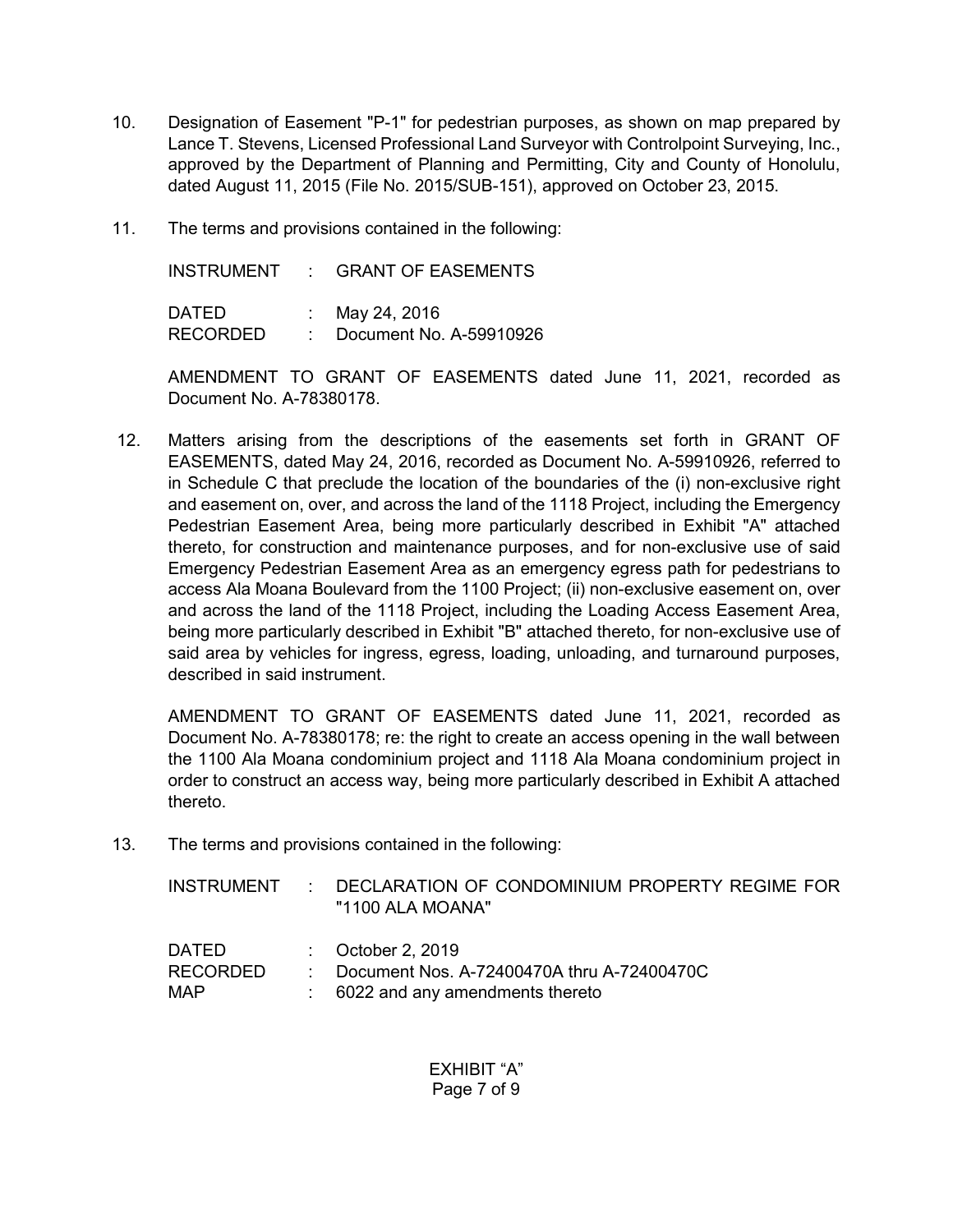Joinder given by VICTORIA WARD, LIMITED, a Delaware corporation, by instrument dated October 2, 2019, recorded as Document No. A-72400470D.

Said Declaration and Condominium Map were amended by instrument dated June 17, 2021, recorded as Document No. A-78430376.

14. The terms and provisions contained in the following:

INSTRUMENT : BY-LAWS OF THE ASSOCIATION OF UNIT OWNERS DATED : October 2, 2019 RECORDED : Document No. A-72400471A

Joinder given by VICTORIA WARD, LIMITED, a Delaware corporation, by instrument dated October 2, 2019, recorded as Document No. A-72400471B.

15. The terms and provisions contained in the following:

INSTRUMENT : MEMORANDUM OF DECISION AND ORDER RE: PD PERMIT NO. KAK 19-069

DATED : January 7, 2020 RECORDED : Document No. A-73120654

Said Memorandum was amended by instrument dated November 18, 2020, recorded as Document No. A-76340658.

- 16. ROAD WIDENING SETBACK (8 feet wide) along Ala Moana Boulevard, referenced on Subdivision Map prepared by Rico D. Erolin, Licensed Professional Land Surveyor with Controlpoint Surveying, Inc., dated September 15, 2020, approved by the Department of Planning and Permitting, City and County of Honolulu, on October 16, 2020, DPP File No. 2020/SUB-92.
- 17. The terms and provisions contained in the following:

INSTRUMENT : DEED WITH RESERVATION OF EASEMENTS AND OTHER RIGHTS

| <b>DATED</b>    | $\therefore$ December 11, 2020             |
|-----------------|--------------------------------------------|
| <b>RECORDED</b> | Document Nos. A-76550300A thru A-76550300C |

The foregoing includes, but is not limited to, matters relating to (i) reservations in favor of VICTORIA WARD, LIMITED, a Delaware corporation, its successors and assigns, of all

> EXHIBIT "A" Page 8 of 9